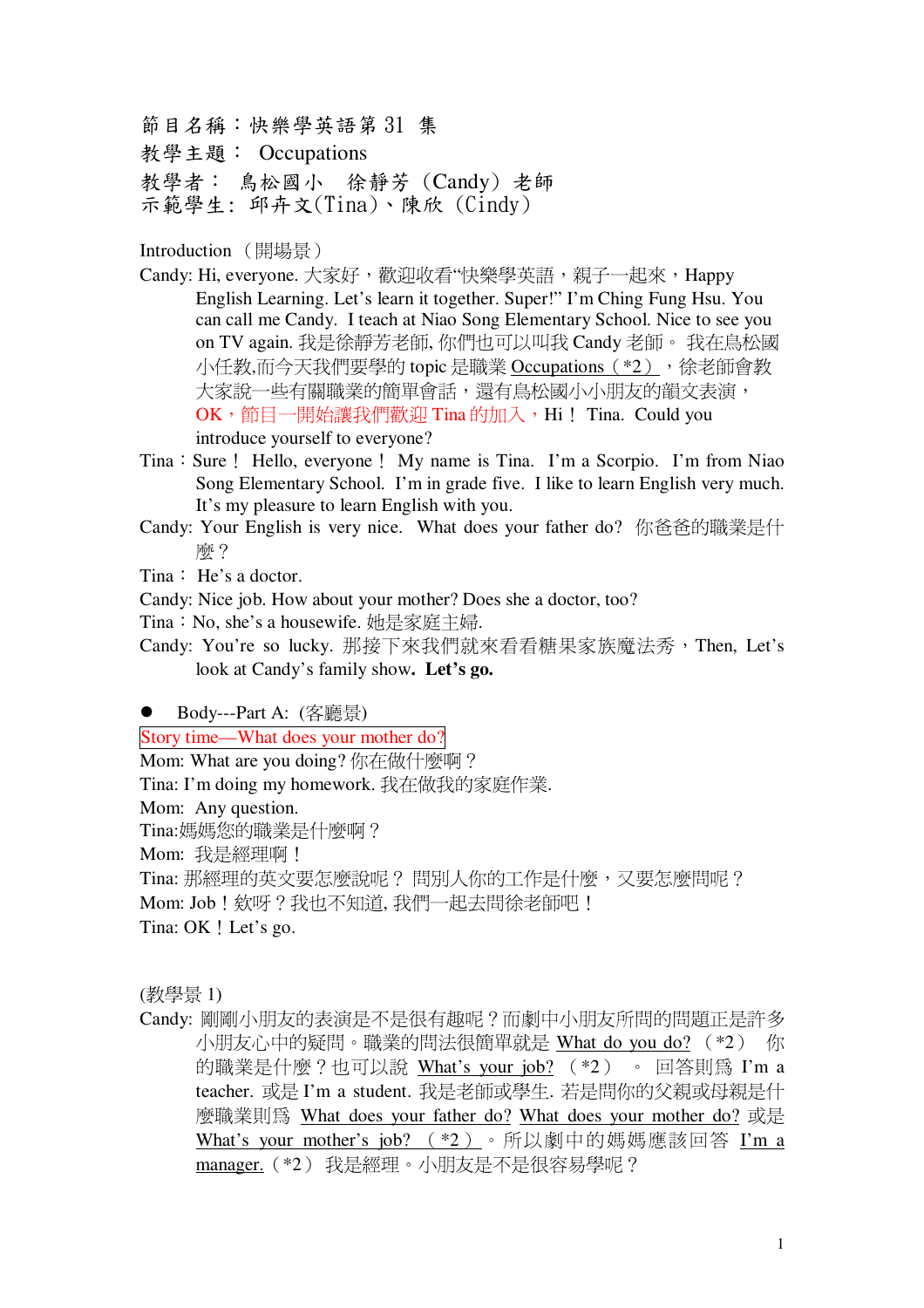Tina: 那麼其他職業的英文怎麼說呢?

Candy: 現在就讓徐老師一一來介紹, Please take out your pencil and paper, and write them down. 請小朋友拿出紙筆來, 將這些職業的英文抄下來, student (\*2) s-t-u-d-e-n-t 學牛, doctor (\*2) d-o-c-t-o-r 醫牛, nurse (\*2) n-u-r-s-e 護士, worker (\*2) w-o-r-k-e-r 工人, teacher 【老師圖 卡】 (\*2) t-e-a-c-h-e-r 老師, engineer (\*2) e-n-g-i-n-e-e-r, farmer (\*2) f-a-r-m-e-r 農夫。

Tina: Candy 老師, work 不是工作的意思嗎? 加上 er 就變成了工人啊!還有像 teacher, engineer, farmer, 都是加 er 就是老師、工程師和農夫了, 真好 記!

Candy: Tina, you are so smart. 很聰明喔, 不過接下來我們要介紹這個單字, 就跟 worker剛好相反了。cook (\*2) c-o-o-k 廚師, 這裡要請小朋友特別注 意喔,cook 如果加上 er 就變成廚具了。 再接下來, police officer (\*2) p-o-l-i-c-e o-f-f-i-c-e-r 警察。

Tina: police officer 這個單字好長喔, 有點不好記耶!

Candy:警察這個單字也有比較口語化的講法, cop (\*2)。

Tina:嗯, cop 比 police officer 好記多了!

Candy:沒錯,接下來我們要介紹打火英雄 fireman (\*2) f-i-r-e-m-a-n 消防員。下 一張圖卡, mailman (\*2) m-a-i-l-m-a-n 郵差, mail 是信件的意思, 再加上 man 就是郵差了。Tina, What does your mother do?

- Tina: She is a housewife.她是一位家庭主婦。
- Candy:哇,太棒了, housewife (\*2) h-o-u-s-e-w-i-f-e 家庭主婦, house 是房子 的意思,而 wife 則是太太、妻子的意思, 常常打掃房子的太太就是家庭 主婦了。

Tina:那我澴有一個問題,像我最喜歡看阿波羅十三這部雷影,裡面的男主角是 太空人,那太空人的英文該怎麼說?

Candy:間得好,太空人 astronaut (\*2) a-s-t-r-o-n-a-u-t。如果是科學家就是 scientist (\*2) s-c-i-e-n-t-i-s-t, scientist。接下來徐老師要考考大家單字 的能力,看看大家是否都記住了3? Are you ready?

#### Tina: Ready.

Candy:一共有五道題, 每道題都跟 Occupations 有相關聯, 要注意看喔! 第一 道,六個字母,第一個字母是 f,There are six letters, and the first letter is  $f \circ$ 

Tina:嗯.......我知道,是 farmer (\*2) f-a-r-m-e-r,農夫。

Candy:答對了!很不錯喔, 第二道, There are five letters; the second letter is u. 五 個字母,第二個字母是u。

Tina:這個簡單, 答案是 nurse (\*2) n-u-r-s-e 護十。

Candy: You're right. 第三道, There are seven letters; the third letter is i. 七個字 母,第三個字母是i。

Tina: I know; I know, mailman (\*2) m-a-i-l-m-a-n 郵差。

Candy: 第四道, Four letters. The fourth letter is k. 四個字母, 第四個字母是 k。

Tina:嗯...真簡單, It's just a piece of cake., cook (\*2) c-o-o-k 廚師

Candy:最後一道, Last question., 八個字母, 第五個字母是 n。

Tina: I know. , engineer (\*2) e-n-g-i-n-e-e-r, 工程師。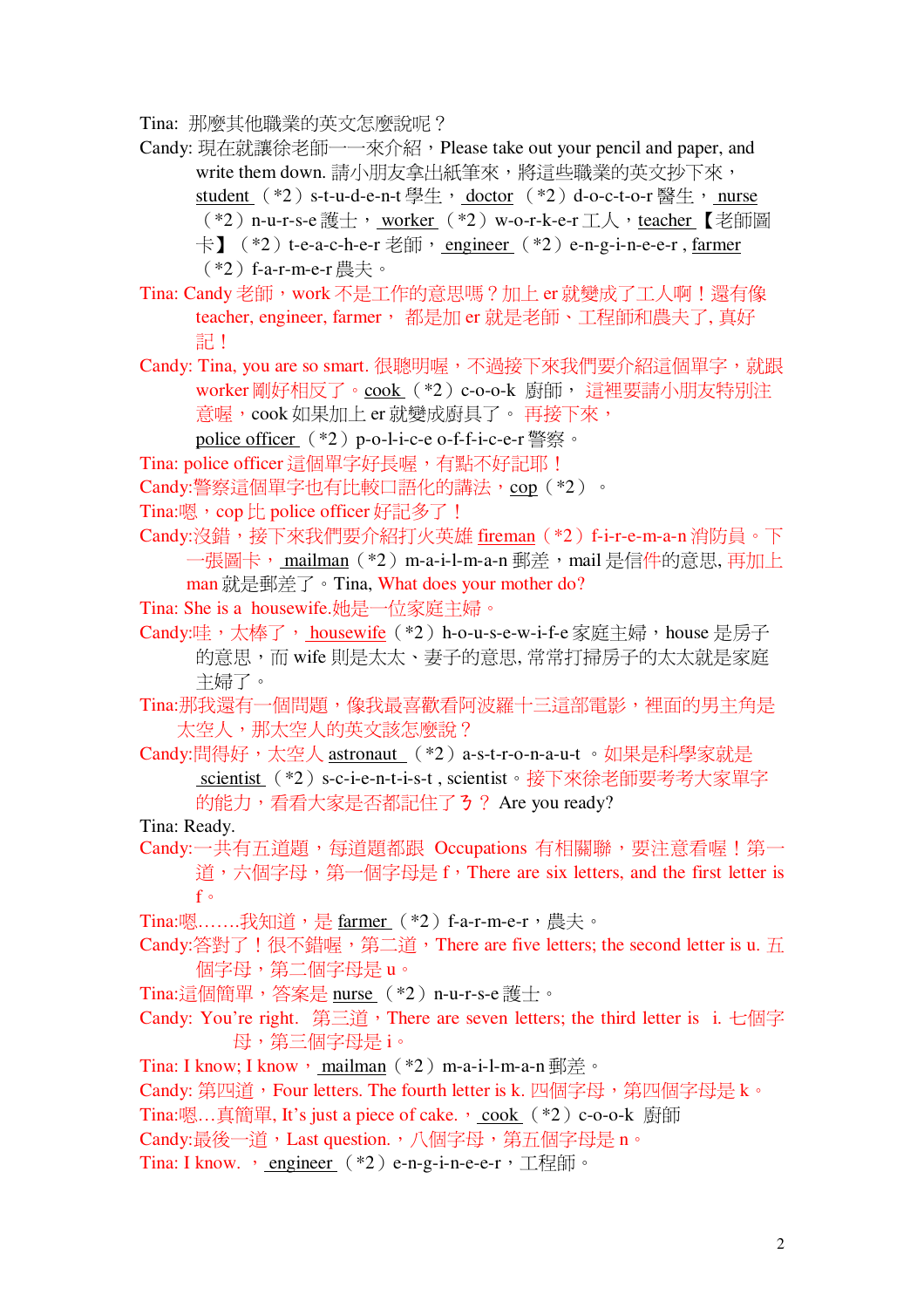Candy :哇, Tina, you're so great., 都答對了!讓我們再複習一下這些職業的單 字,請小朋友一定要跟我一起唸喔! doctor (\*2), nurse (\*2), cook  $(*2)$  , <u>teacher</u>  $(*2)$  , police officer  $(*2)$  , worker  $(*2) \perp \wedge$ farmer  $(*2)$ , mailman  $(*2)$ , student  $(*2)$ , housewife  $(*2)$ , engineer  $(*2)$ , scientist  $(*2)$ , astronaut  $(*2)$ 

相信小朋友都學會 occupations 相關的單字了吧!那麼經由徐老師的解釋後,相 信這位媽媽一定也會回答問題了。讓我們再看一次糖果家族魔法秀。Let's take a look at the VCR again. Let's go.

● Body---Part A:  $(\overline{\mathcal{R}}\overline{\mathbb{R}}\overline{\mathbb{R}})$ 

Story time—What does your mother do? Mom: What are you doing? 你在做什麼啊? Tina: I'm doing my homework. 我在做我的家庭作業. Mom: Any question. Tina: 媽媽您的職業是什麼啊? Mom: 我是經理啊! Tina: 那經理的英文要怎麼說呢?問別人你的工作是什麼, 又要怎麼問呢? Mom: Occupaitons 職業?小 Case. 間別人你的工作是什麼? What do you do? (\*2);也可以說 What's your job? (\*2)。 Tina: What do you do? 那媽媽您的職業是什麼啊? Mom: I'm a manager. (\*2)我是經理啊. Tina: manager 經理, 嗯我記住了! Mom: So, what do you do, Johnny? Tina: I'm a student. Mom: Excellent 1

## (教學景2)

Candy: Candy: 接下來我們來聽聽 Cindy 小朋友和他朋友間的對話, Let's look at the VCR; don't go away. 不要走開喔, 我們馬上回來!

Body---Part B (校園景)

Dialog: What do you want to be?

Cindy: Hey, Amy, how are you doing today?

Amy: Fine. How about you ?

Cindy: Nothing special. What are you doing?

Amy: I'm reading a book about astronaut. I want to be an astronaut in the future.

Cindy: Astronaut. Wow, cool!

Amy: How about you? What do you want to be?

Cindy:  $I$  want to be a doctor. My father is a doctor. I want to save people's lives like my father.

Amy: Great! I hope your dream will be come true.

Cindy: You too. What day is today?

Amy: It's Friday.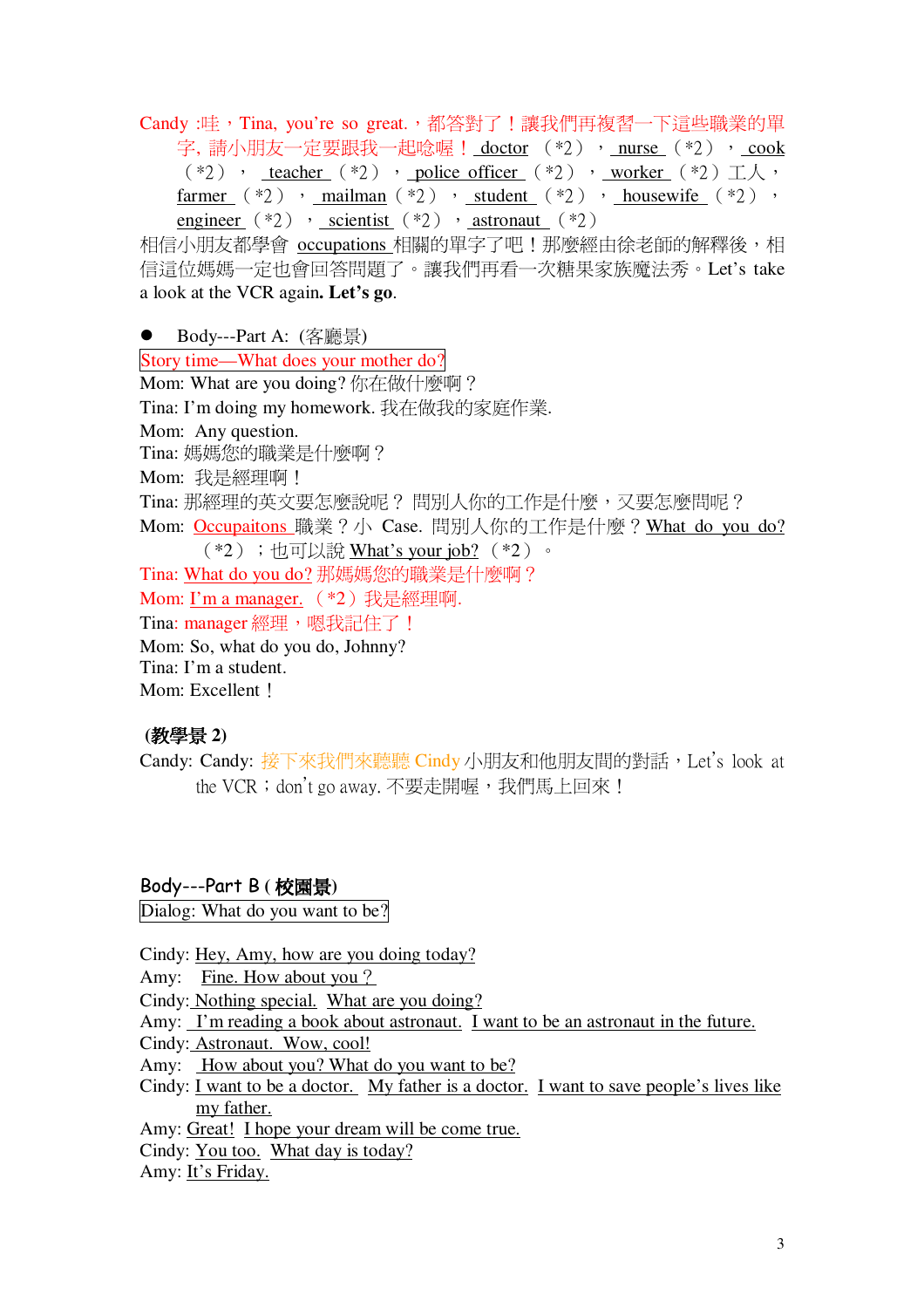Cindy: I have to go now. I'll have a math test later. See you next time, bye. Amy: Bye.

(教學景3)

- Candy: 剛才的對話中 Cindy 跟 Amy 打招呼說, How are you doing today? (\*2) 你今天好嗎? 也可以說 How are you? (\*2)或者說 What's up? (\*2) 如果過得不錯就可以回答說 Fine. (\*2) 如果過的普通則可以回答 Nothing special. (\*2)。Tina, 考考你, 在剛才的對話中, What is Amy doing? (\*2) Amy 正在做什麼?
- Tina: She's reading a book about astronaut.
- Candy: Good job, Tina. astronaut  $(*2) \star \stackrel{\text{def}}{=} \mathcal{A}$ , I'm reading a book about astronaut
	- (\*2)我正在讀一本有關太空人的書。當名太空人可能是很多小朋友的
	- 夢想, I want to be an astronaut in the future. (\*2) 我長大想要當一名太

空人。Please repeat after me.

Tina : I want to be an astronaut in the future.

- Candy: in the future. (\*2) 就是未來的意思,想要問人家以後要做什麼, 就要 這麼說: What do you want to be? (\*2) 你以後想做什麼?如果小朋友跟 Cindy一樣想當醫生就可以這樣回答 I want to be a doctor. (\*2) 。現在 讓我再來考考 Tina。Why does Cindy want to become a doctor? 為什麼 Cindy 想要當醫生 3?
- Tina: Because she wants to save people's lives like her father.
- Candy: Because she wants to save people's lives like her father, save  $(*2)$  是解救的 意思, 而 like (\*2) 在這裡是像的意思, 而不是喜歡的意思喔。 所以 Cindy 想像她父親一樣解救人們的生命, 是不是很偉大呢?Tina, do you want to be a doctor like your father?
- Tina: No, I don't want to be a doctor. 我想當音樂家, I like to play the piano. 那徐 老師音樂家要怎麼說呢?
- Candy: 音樂家是 Musician (\*2) Please repeat after me.

Tina: Musician  $(*2)$ 

- Tina: How about you? Did you really want to be a teacher when you were a child? 徐老師您小時候真的希望當一位老師嗎?
- Candy: No, I wanted to be a reporter. 才不呢, 我想當一位主播, reporter (\*2) 主 播。所以今天的錄影算是實現了我小時後的夢想了。當別人告訴你未來 的夢想之後,你可以祝福他夢想成真: I hope your dream will be come true.  $(*2)$  Please repeat after me.
- Tina : I hope your dream will be come true.
- Candy: Ok,經渦講解之後,相信同學對於這段對話應該更能了解,讓我們再看 一次對話,小朋友你們要仔細聽哦! Let's take a look at the VCR again.

Let's go.

(重播 Part B 對話)

Candy: 我想當音樂家,可以這樣說, I want to be a musician. (\*2)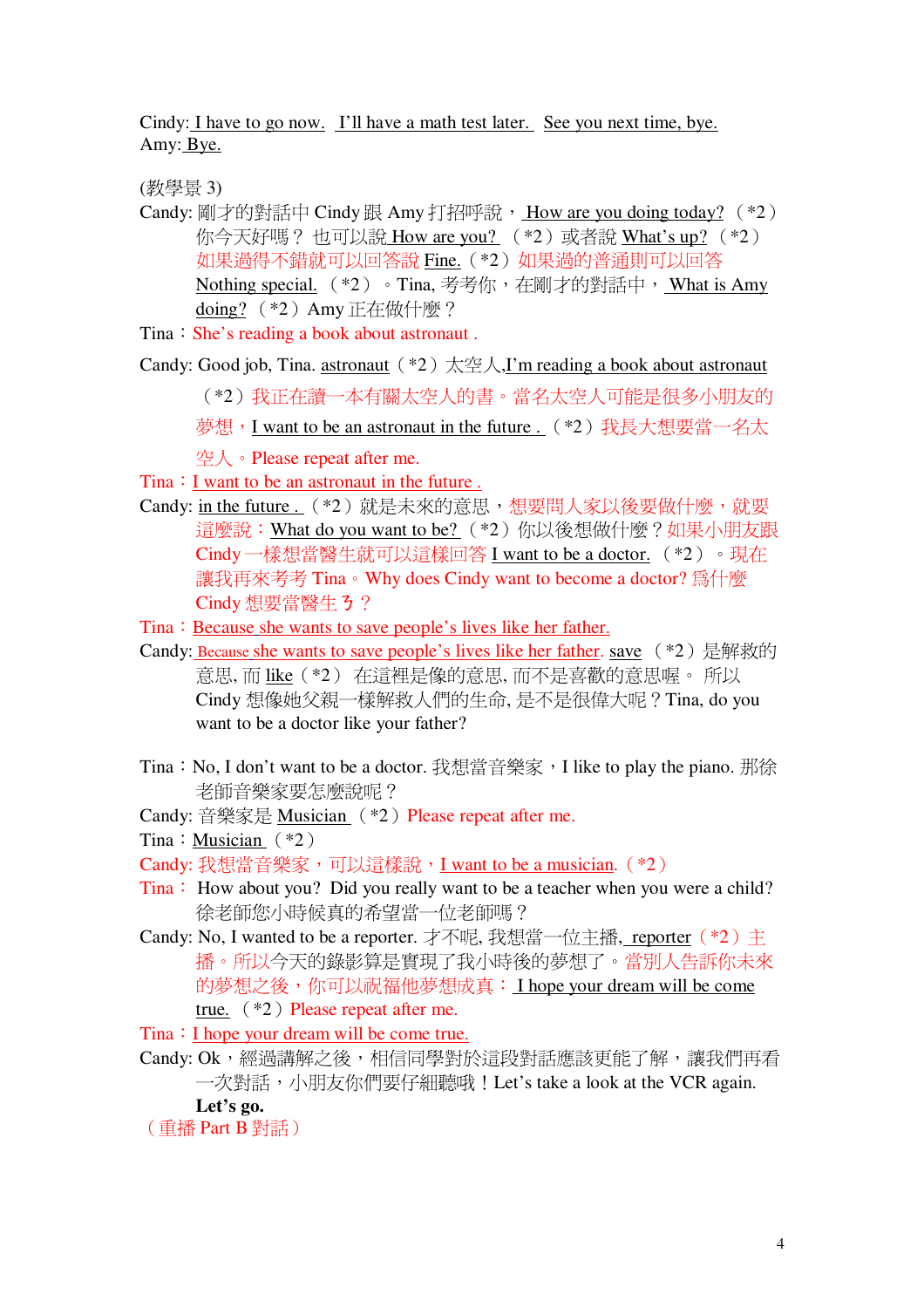#### Body---Part C (5 minutes)

 $\bullet$  O Time

Candy: 今天的主題 Occupations 職業是不是很受用? Candy 老師希望小朋友一定 要會說自己以及家人的職業,要記得常常使用喔。Now it's Q time. 接下 來回答問題的時間, Please listen carefully. Ouestion number one. What does Tina's mother do?  $(*2)$ 

Tina: She's a manager.

Candy: Right answer. Let's look at the VCR again. Go !

# 【重播 Part A 片段】Tina: What do you do? 那媽媽您的職業是什麼啊? Mom: I'm a manager. (\*2) 我是經理. Tina: manager 經理,嗯我記住了!

Candy: Question number two. What does Cindy want to be?  $(*2)$  three  $\cdot$  two  $\cdot$  one Tina: A nurse.

Candy: Wrong answer. Try again.想想看喔!

Tina: 嗯……I remember. She wants to be a doctor.

Candy: You got it. Let's look at the VCR again. Go!

## 【重播 Part B 片段】 Amy: How about you? What do you want to be? Cindy: I want to be a doctor. My father is a doctor. I want to save people's lives like my father. Amy: Great. I hope your dream will be come true.

Candy: Ouestion number three. What does Amy want to be?  $(*2)$  three  $\cdot$  two  $\cdot$  one Tina: She wants to be an astronaut.

Candy: (答對的音效) Good answer. Let's look at the VCR again. Go!

### 【重播 Part B 片段】 Cindy: Nothing special. What are you doing?

## Amy: I'm reading a book about astronaut : I want to be an astronaut in the future. Cindy: Great! I hope your dream will be come true.

Candy: Question number four. Tina, will Cindy have an English test?  $(*2)$  three  $two \rightarrow one$ 

Tina: Yes, I think so.

Candy: Are you sure?

Tina: No, I'm not sure. Sorry, I forget.

Candy: That' all right. Let me tell you the right answer. She'll have a math test. 答錯 沒關係,知道答案就好了, Let's look at the VCR again. Go

### 【重播 Part B 片段】 Cindy: I have to go now; I'll have a math test later. See vou next time, bye. Amy: Bye.

Candy: Question number five. What does Cindy's father do?  $(*2)$  three  $\cdot$  two  $\cdot$  $\Omega$ 

Tina: I know ! He 's a doctor like my father.